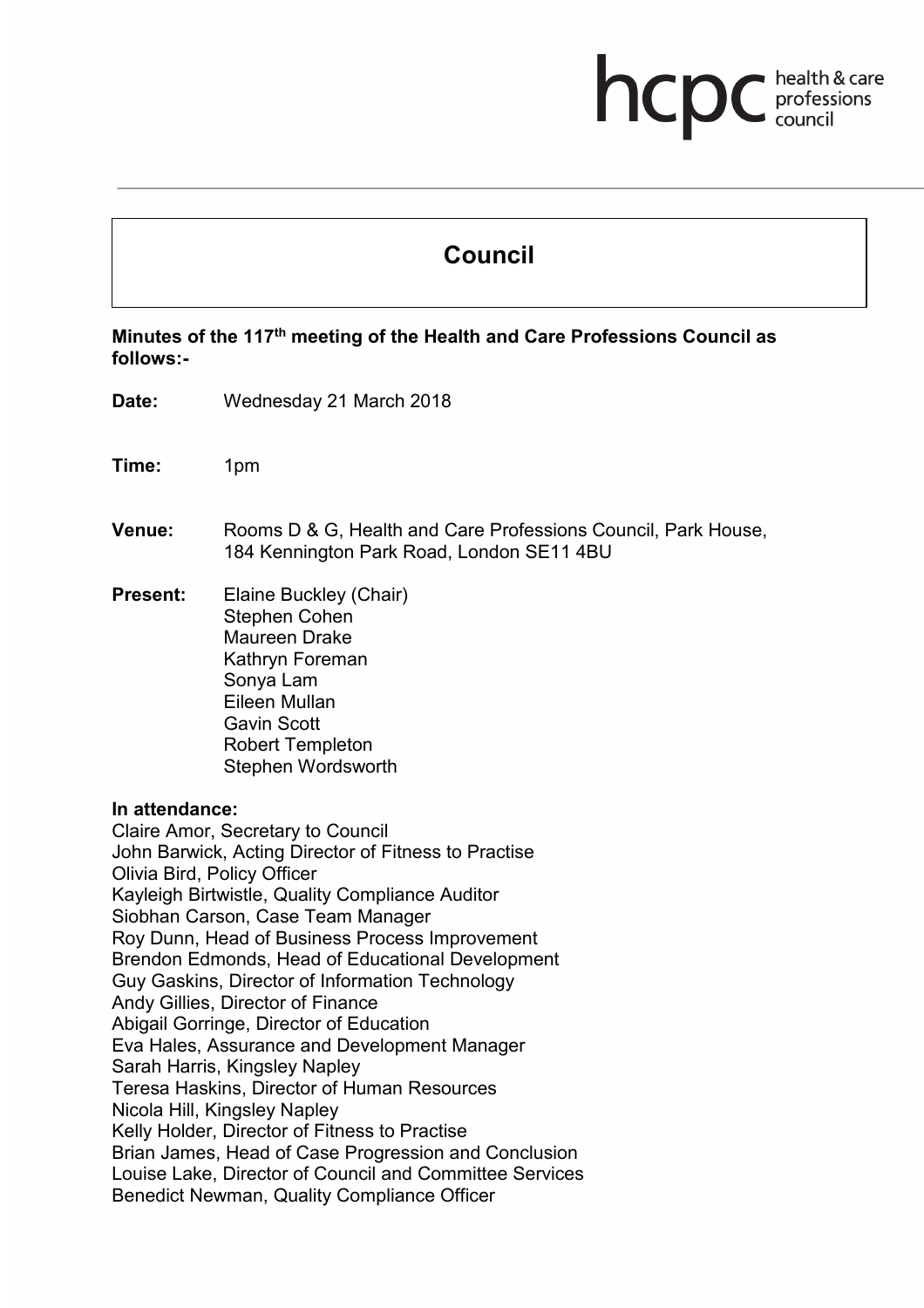Sarah Ritchie, Policy Officer Greg Ross-Sampson, Director of Operations Laura Ryan, Kingsley Napley Katherine Timms, Acting Director of Policy and Standards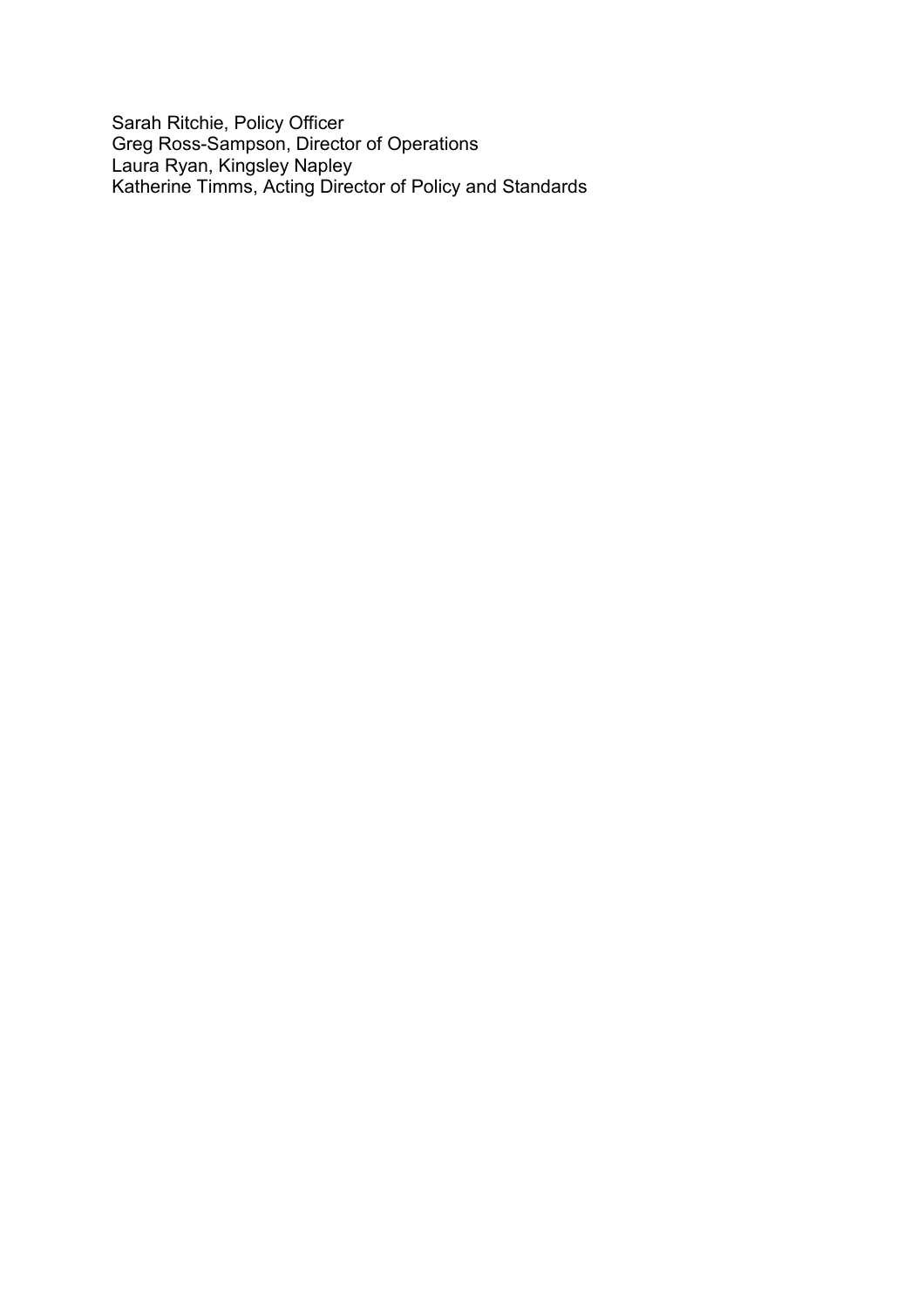# Public Agenda

# **Item 1.18/28 Chair's welcome and introduction**

1.1. The Chair welcomed Council members and those seated in the public gallery to the 117<sup>th</sup> meeting of Council.

# **Item 2.18/29 Apologies for absence**

- 2.1 Apologies were received from Sue Gallone, Joanna Mussen and Graham Towl.
- 2.2 The Chair informed the Council that the Chief Executive would be unable to attend the meeting, as he was giving evidence to the Williams Review into the application of gross negligence manslaughter in the NHS.

# **Item 3.18/30 Approval of Agenda**

3.1 The Council approved the agenda.

# **Item 4.18/31 Declaration of Members' interests**

4.1 No interests were declared.

# **Item 5.18/32 Minutes of the Council meeting of 7 February 2018**

- 5.1 The Council considered the minutes of the 116<sup>th</sup> meeting of the Health and Care Professions Council.
- 5.2 The Council agreed the minutes.

#### **Item 6.18/33 Matters arising**

- 6.1 The Council noted those matters arising from the meeting held on 7 February 2018.
- 6.2 The Council noted the report.

# **Item 7.18/34 Chair's report**

- 7.1 The Council received a report from the Chair.
- 7.2 During discussion the following points were noted:-
	- in the reporting period, there had been success increasing engagement in Wales;
	- the Chair, Chief Executive and Director of Communications met with the Welsh Secretary of State for Health and Social Care in February. This was an informative and positive meeting and the HCPC offered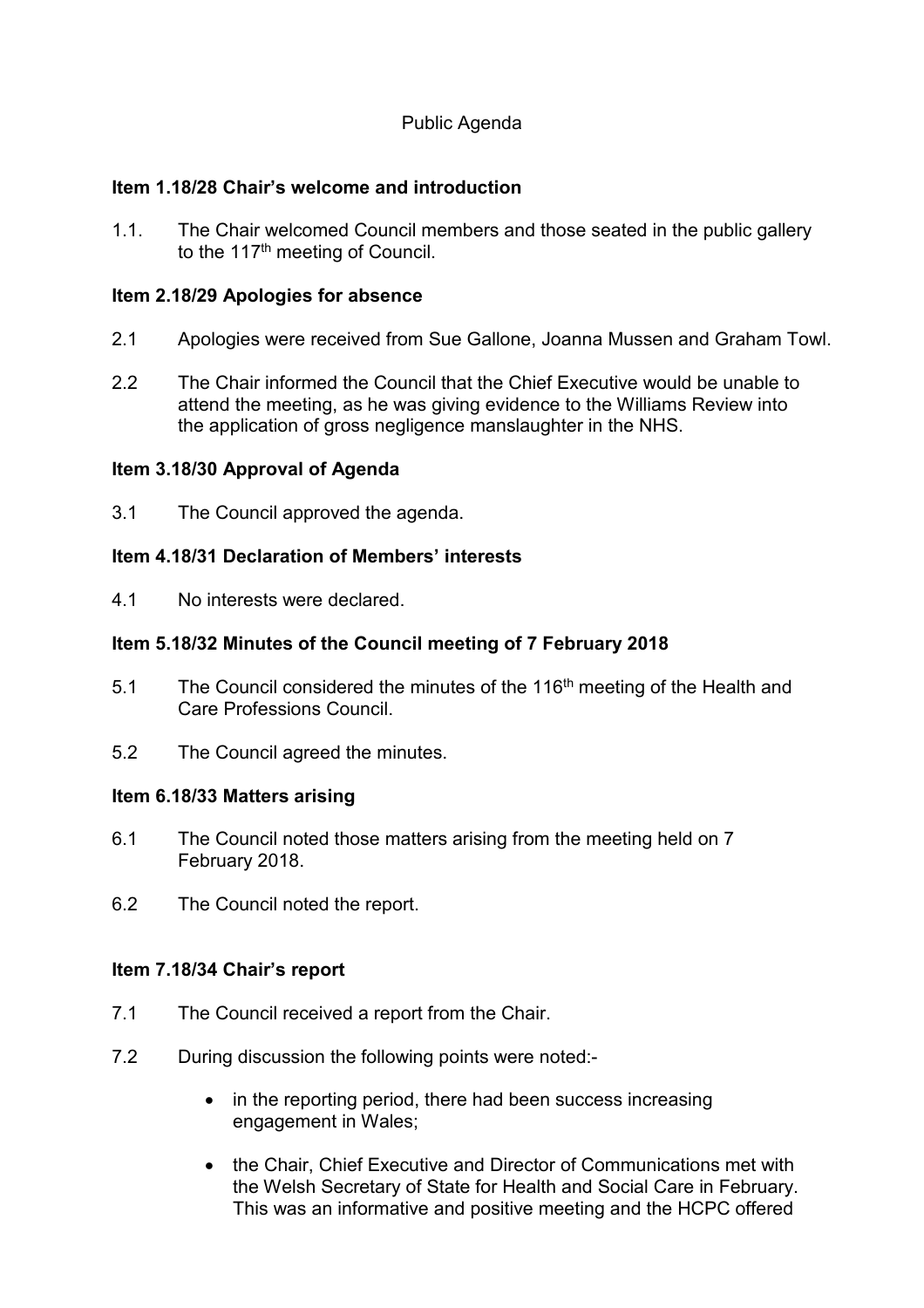its support and assistance with the implementation of the recommendations from the recent parliamentary review of health and social care in Wales;

- the HCPC sent a letter of congratulations to the newly appointed Chief Therapist for Wales, Ruth Crowder, a meeting has been arranged for June 2018; and
- the HCPC wrote to congratulate and propose meetings with two newly appointed ministers, Nadhim Zahawi, Parliamentary Under Secretary of State for Children and Families, and Stephen Barclay, Minister of State for Health. In response, the HCPC received thanks for its cooperation on the Social Work England project.
- 7.3 The Council noted that the Chief Executive, Marc Seale, has been appointed as Honorary Professor of Practise at the University of Cumbria. The Council congratulated Marc on this appointment.
- 7.4 The Council noted the report.

# **Item 8.i.18/35 Chief Executive**'**s report**

- 8.i.1 The Council received a report from the Executive. The Director of Communications provided an overview of the report in the Chief Executive's absence.
- 8.i.2 The Council noted the following points:-
	- for the 10 months to 31 January 2018, income is on track, and operating expenditure is 0.3% under forecast;
	- the PSA plans to undertake a targeted review of HCPC's performance in the next audit cycle. The initial data set for the review has been submitted;
	- FTP improvement plan activities are underway with project management support;
	- the root cause of the workflow bug impacting on the CPD module project has been identified by Microsoft after a detailed investigation. A resolution is currently being tested;
	- the HCPC have entered into a Memorandum of Understanding (MOU) with the Health Inspectorate Wales (HIW);
	- planned education approval activity for 2018-19 is high, with 55 approval cases already scheduled (compared to 24 scheduled at the same time last year). Many of these cases are linked to degree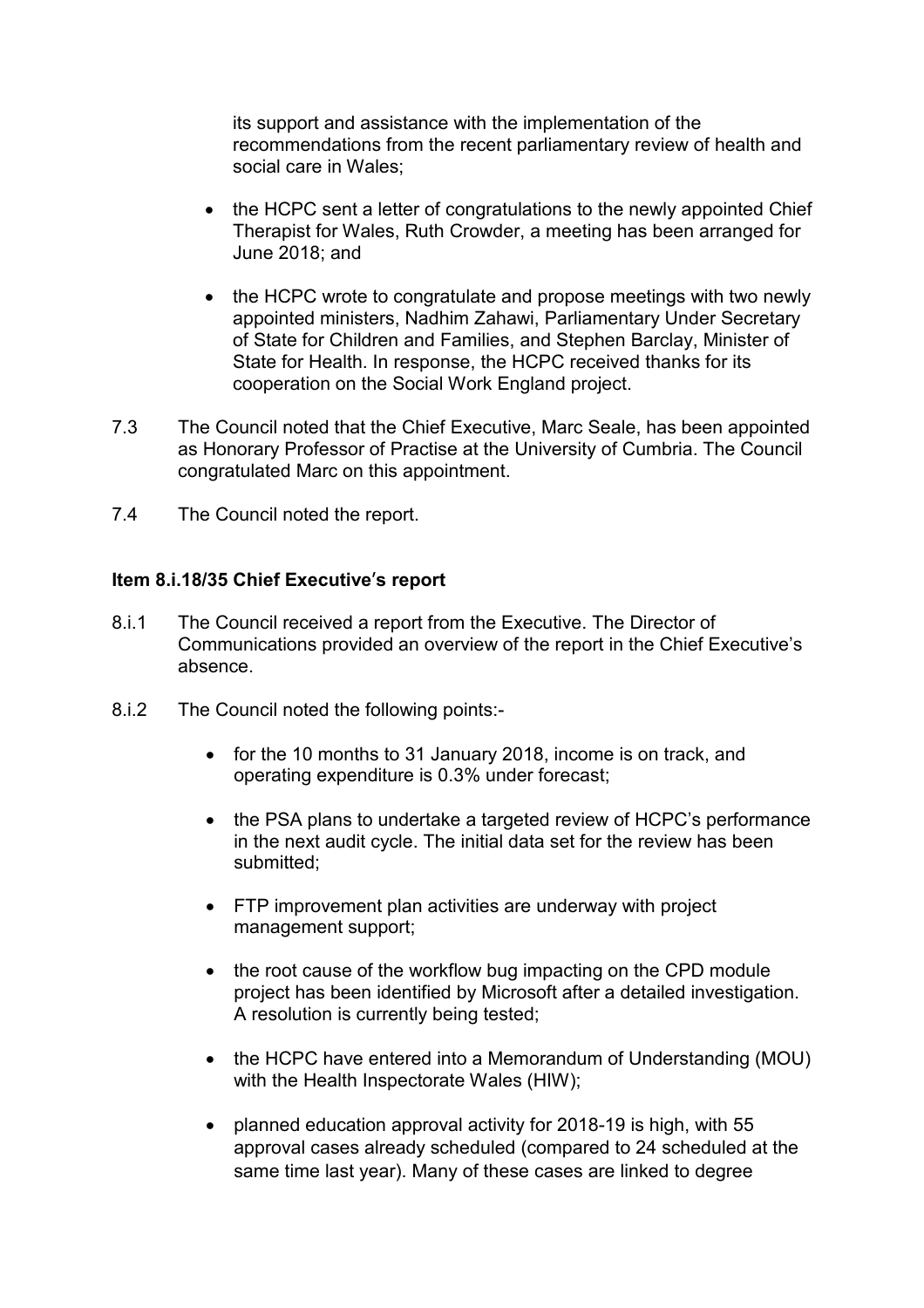apprenticeships and commissioning changes for occupational therapy and physiotherapy education in England; and

- employee turnover is currently 28%, above the national average of 23%.
- 8.i.3 The Council discussed the employee turnover rate. It was noted that a recent recruitment campaign for Case Managers was successful, with a number of appointments resulting. The Council requested that the Executive consider how to enhance the performance commentary in this area.
- 8.i.4 The Council discussed the explanation for the FTP overspend of £74k relating to transcription services. The Council requested this be examined for clarity and reported back to the Council in May 2018.
- 8.i.5 The Council discussed FTP performance. It was noted that a high number of new cases were received in January. This increase has impacted on caseload figures, combined with additional closure checks slowing down the case closure process. The caseload level should flatten out over the coming months as the added levels of case closure assurance are embedded.
- 8.i.6 The Council discussed performance reporting for FTP. It was agreed that overall performance assurance from the various reports considered by Council should be 'joined-up' to give a sense of the overall performance journey.
- 8.i.7 The Council discussed the increase in education approval activity expected in 2018-19. It was noted that resourcing levels are being monitored and provider requests are being pushed back when resource is at its limit. It was noted that this high caseload will affect the overall scope of the final 2018-19 work plan as resources will need to prioritise the day-to-day operation of the approval and monitoring processes.
- 8.i.8 The Council noted that the Education and Training Committee discussed the desirability of introducing charges for approval activity in November 2017 and agreed to receive further information at its meeting in June 2018. It was noted the Social Work England's (SWE) legislation allows for charging and that education provision is becoming more market driven with greater competition. The Council requested that the Education and Training Committee further examine this area and make a recommendation to Council.
- 8.i.9 The Council welcomed the MOU with HIW. It was noted that an MOU is not in place with Health Improvement Scotland, though approaches to establish this have been made. The Council requested that a summary paper of the HCPC's current MOUs and their benefits be presented at a future meeting. The Council agreed it would then consider any gaps where MOUs should be pursued.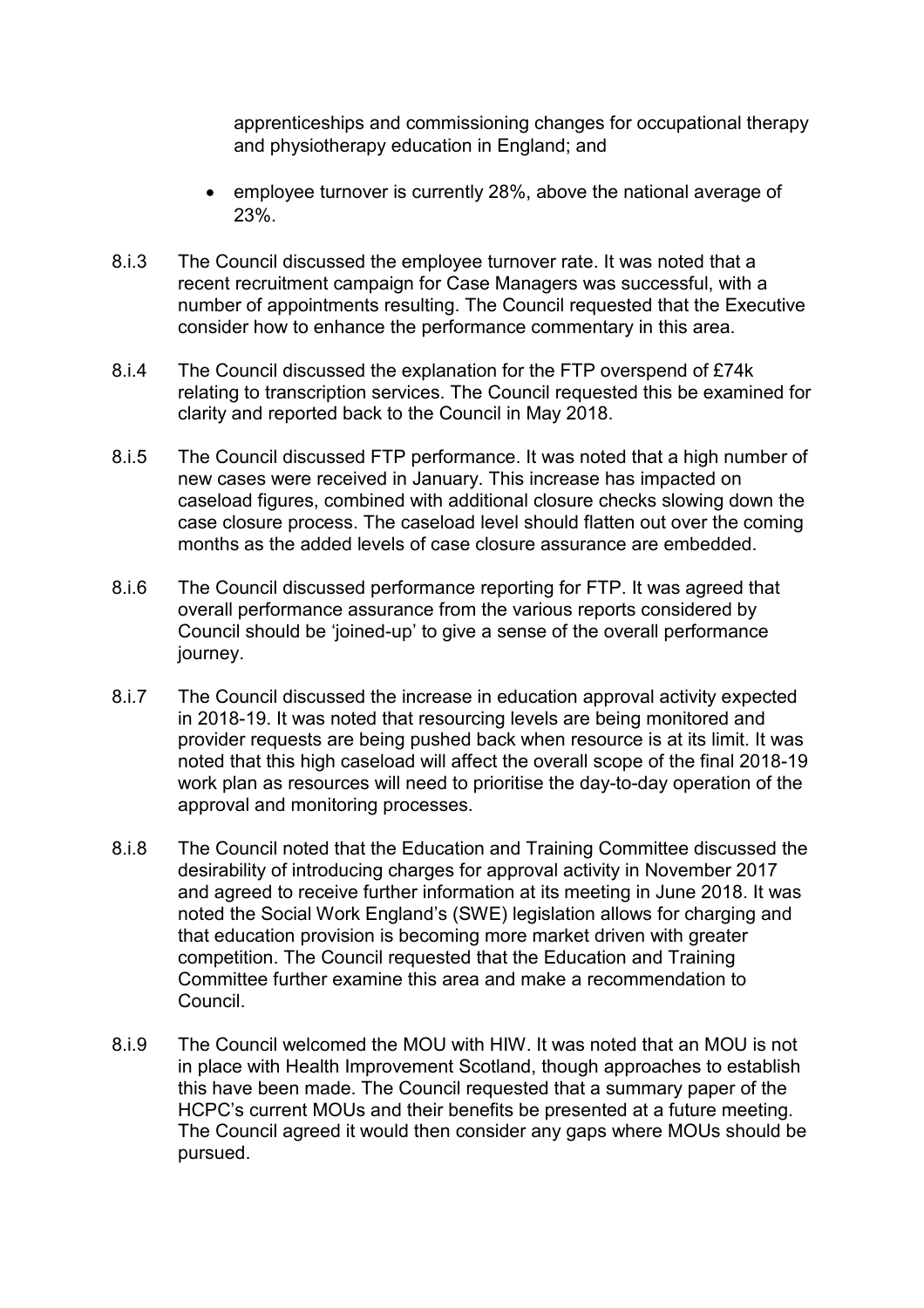- 8.i.10 The Council discussed the planned literature review on health and care professionals returning to practice, co-funded with the Scottish Government. It was noted the outcomes of this work would inform a future review of the HCPC's approach to returners to practise. The Council discussed the current focus on encouraging more returners to practise to help workforce shortages. The Council agreed that this area be added to the list of future areas for Council consideration.
- 8.i.11 The Council noted the report.

# **Item 8.ii.18/36 Social Work England**

- 8.ii.1 The Acting Director of Policy and Standards provided the Council with an overview of recent developments in the establishment of SWE. The following points were noted:-
	- Lord Patel of Bradford, a former social worker, will chair SWE. Recruitment for a Chief Executive is currently underway;
	- the Chief Executive recently met with the Department of Health and Social Care (DoHSC) and the Department for Education (DfE) to discuss the issue of legacy FTP cases transferring to SWE. The issue of the HCPC's being unable to offer undertakings as a resolution to appropriate cases was raised as a potential detriment to registrants if these cases remain with the HCPC as SWE will have this ability;
	- it has been agreed in principle that the DfE will reimburse via a grant the direct costs HCPC incurs on the project to transfer social worker regulation. A draft agreement has been received;
	- the Audit Committee considered the most recent iteration of the social work risk register at its meeting in March 2018. The Committee agreed to add three new risks, the risk of non-payment of grant invoices, the risk of social workers refusing to renew with the HCPC and the risk of reputational damage if the project to establish the new regulator encounters difficulty; and
	- a response to the DfE consultation on the statutory regulations for SWE has been drafted for submission. The response has been informed by comments from the Council via e-mail owing to the short turnaround time.
- 8.ii.2 The Council discussed the risks added to the social worker risk register by the Audit Committee. It was noted that a communications plan has been developed to help mitigate the risk of social workers non-renewal, the HCPC has also agreed to transfer to SWE any fee income received in advance so that social workers do not have to pay twice. Regarding the reimbursement of costs it was noted that no costs will be incurred by HCPC until an agreement is reached, it was anticipated that an agreement would be signed in April 2018.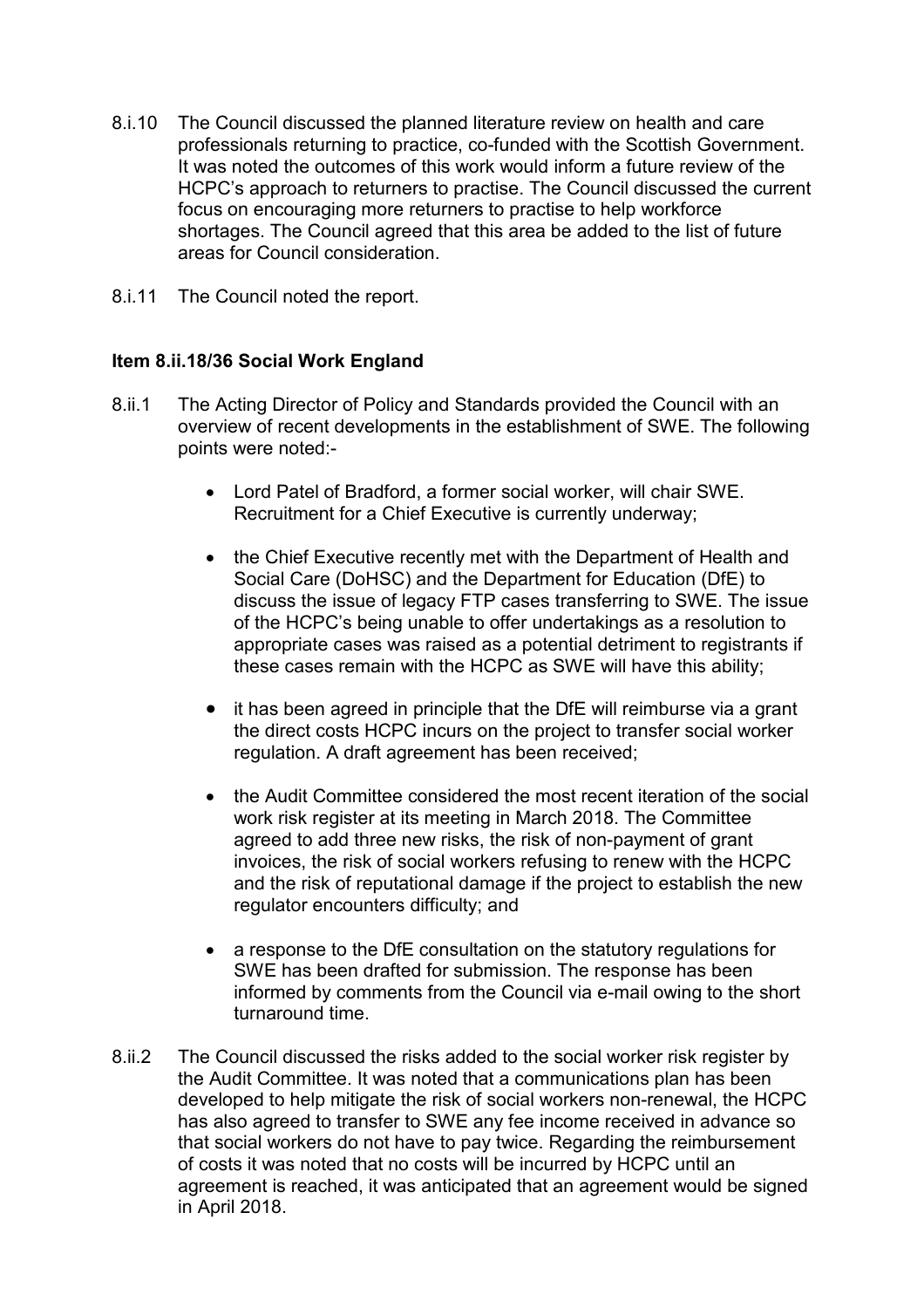8.ii.3 The Council noted the issue raised regarding the HCPC's legislation not providing for undertakings, like the legislation for SWE. The Council agreed that a Section 60 order enabling a change to the HCPC's legislation should be pursued with the DoHSC in discussions regarding the transfer. It was noted that the benefits of the HCPC having the ability to issue undertakings had been raised regularly in discussions with the Department of Health.

#### **Item 8.iii.18/37 Corporate Plan**

- 8.iii.1 The Council received a report from the Executive. The report contained a final draft of the Corporate Plan for 2018-2020.
- 8.iii.2 The Council noted that amendments agreed at its meeting in February 2018 have been incorporated into the final draft.
- 8.iii.3 The Council noted that the next planning cycle would begin in July 2018. It was agreed that key milestones would be incorporated into the next iteration of the Corporate Plan.
- 8.iii.3 The Council approved the Corporate Plan. The Council requested that the Chief Executive link the Corporate Plan, KPIs and performance data in his report in July 2018.

#### **Item 8.iv.18/38 Key Performance Indicators**

- 8.iv.1 The Council received a report from the Executive. The report set out proposed Key Performance Indicators (KPIs), based on the Council's previous consideration of KPIs in February 2018.
- 8.iv.2 The Council noted reporting against the KPIs will start from the July 2018 Council meeting. The Council previously agreed that it will consider a performance report four times a year at its meetings in March, July, September and December.
- 8.iv.3 The Council discussed the basis of the KPIs. It was agreed that more information was required on the positioning of KPI targets, whether these were comfortable or stretching targets based on past performance. It was agreed that this could be provided through the accompanying commentary and long term trend analysis in future performance reports.
- 8.iv.4 The Council agreed that KPI monitoring would require longer than one year's reflective review for trend analysis.
- 8.iv.5 The Council noted that the FTP KPIs are based on performance in 2014-15, when all PSA standards were met. It is anticipated when this threshold level is again met, more stretching KPIs will be considered. The Council agreed that this would require review as PSA standard threshold levels are not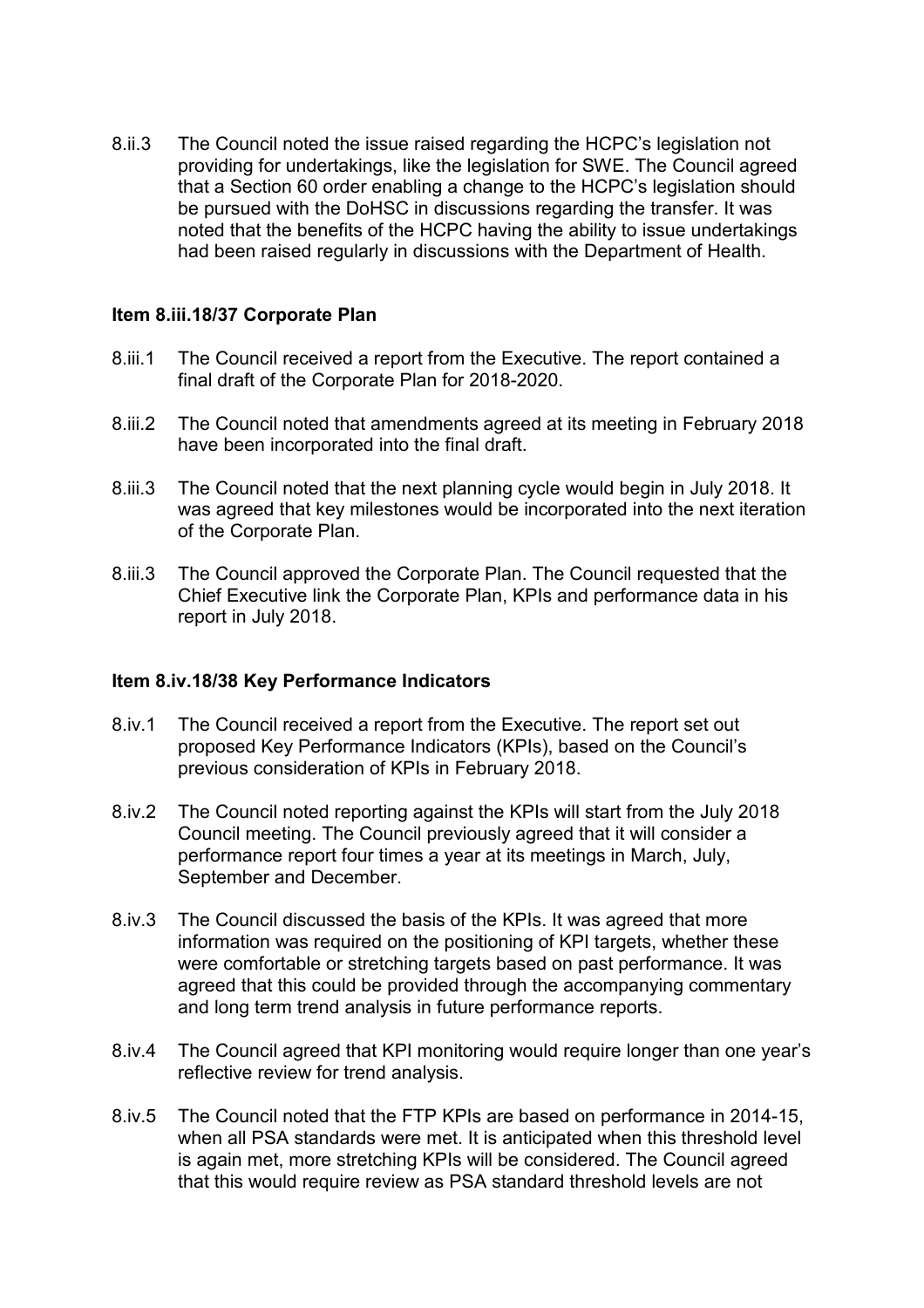static. It was noted that previous Councils have considered the Executive's estimation of the ideal FTP case timeline.

- 8.iv.6 In response to a question it was noted that the reporting period referred to in the report was the last reporting quarter in isolation.
- 8.iv.7 The Council noted that future corporate planning cycles would revisit the KPIs, and that KPIs would be amended as and when appropriate.
- 8.iv.8 The Council agreed the KPIs as set out in the report.

# **Item 9.18/39 Registrant numbers forecast**

- 9.1 The Council received a report from the Executive.
- 9.2 The Council noted the historical accuracy of the registrant numbers forecast and agreed it was a sound basis for the 5 year plan and budget process.
- 9.3 The Council noted the report.

# **Item 10.i.18/40 Five Year Plan**

- 10.i.1 The Council received a report from the Executive.
- 10.i.2 The Council noted the following points:-
	- the assumed transfer date to SWE is September 2019. The costs of the transfer project, and accompanying grant income, are not included in the plan;
	- the plan includes income from the lease of office space within 186 Kennington Park Road to a tenant from July 2018;
	- the plan assumes that a section 60 order will be contained enabling the HCPC to dispose of FTP cases via undertakings, with effect from September 2020, saving 10% on panel costs;
	- the plan does not include the costs of the proposed EMT restructure;
	- the plan does not assume any increase in fees. The Executive has proposed a project to review HCPC's cost base and fee rates, which would report to Council in July, and form the basis for a decision on whether to consult on a fee increase; and
	- the plan demonstrates that the HCPC will be solvent and a going concern through 2019-20 and beyond, because of the cash balances held.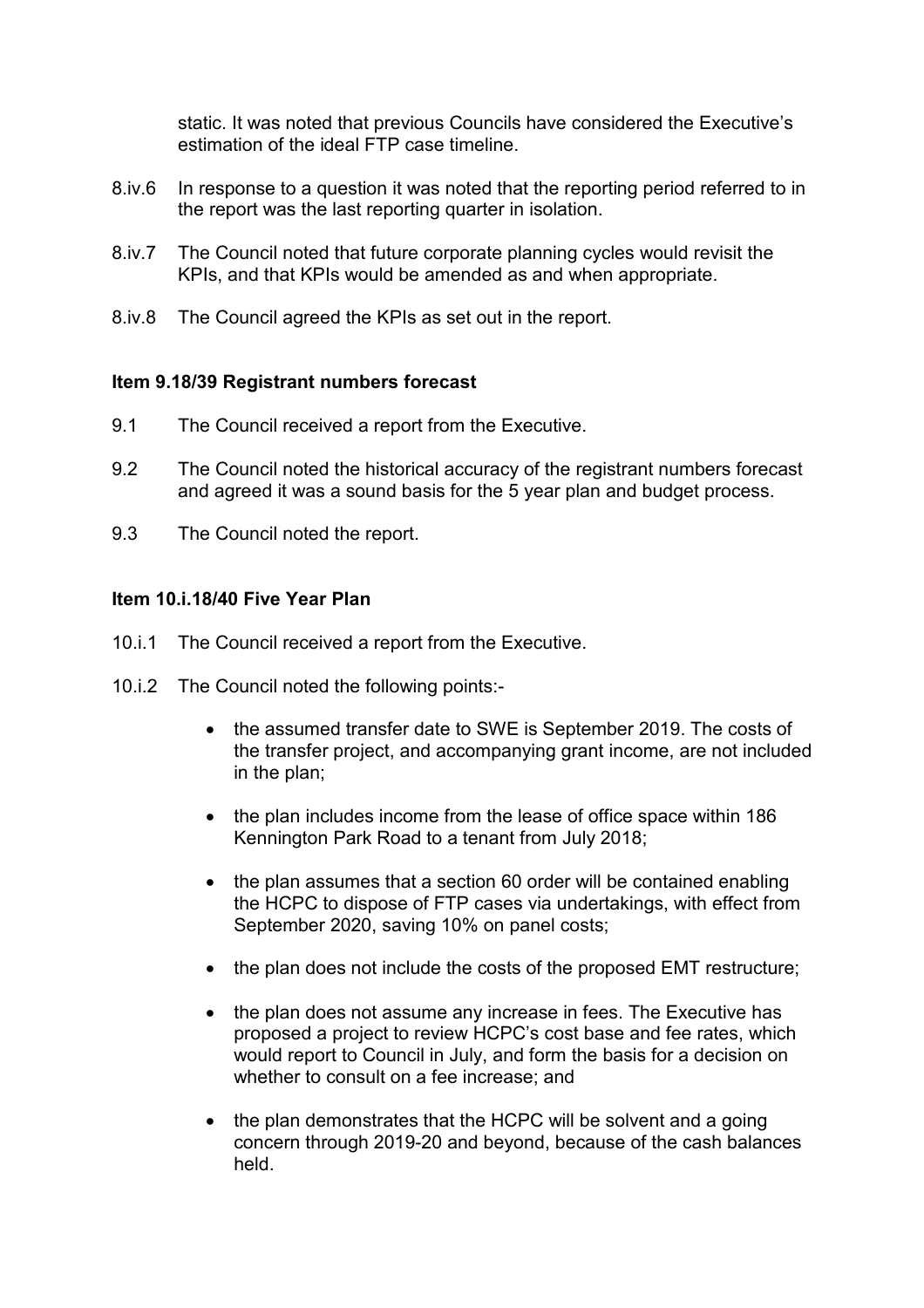- 10.i.3 The Council discussed the assumption that a section 60 would be obtained to enable FTP undertakings in 2020. It was noted that this assumption was not based on any indication from government.
- 10.i.4 The Council noted that the 5 year plan does not factor in improvement in FTP performance, instead assuming a steady state.
- 10.i.5 The Council noted that the expected one off costs and annual savings of the EMT restructure estimated in the report differed from those stated in other papers. It was noted that the one off cost and the annual saving is dependent on consultation and final plans being confirmed. The Council requested that explanations be provided when estimates change.
- 10.i.6 The Council requested greater examination of payroll costs post social work transfer in the next iteration of the plan.
- 10.i.7 The Council noted that the Executive will present a revised 5 year plan to the Council in July 2018.
- 10.i.8 The Council noted the plan.

#### **Item 10.ii.18/41 2018/19 budget**

- 10.ii.1 The Council received a paper from the Executive. The Council noted that the Executive has further reviewed the budget in light of the feedback from Council in February 2018.
- 10.ii.2 The Council noted the following points:-
	- the proposed budget shows a deficit of £95k. The budget does not include payroll savings expected to result from the proposed EMT restructuring;
	- it is likely that the savings will be greater than £95k. Therefore it is expected that if the budget were to be revised following the conclusion of the restructuring, it would show a small surplus;
	- payroll for the Executive Assistant to the Chief Executive and Chair post shows under the Secretariat Department, as well as the Chief Executive's Office, as the role is split between the two budgets;
	- historically bank interest income has not been included in the budget. The interest that will be received provides a small contingency. An alternative rationale for not including interest income in the budget is that the organisation should aim to break even excluding interest income, so that the interest income can act to maintain the real value of reserves; and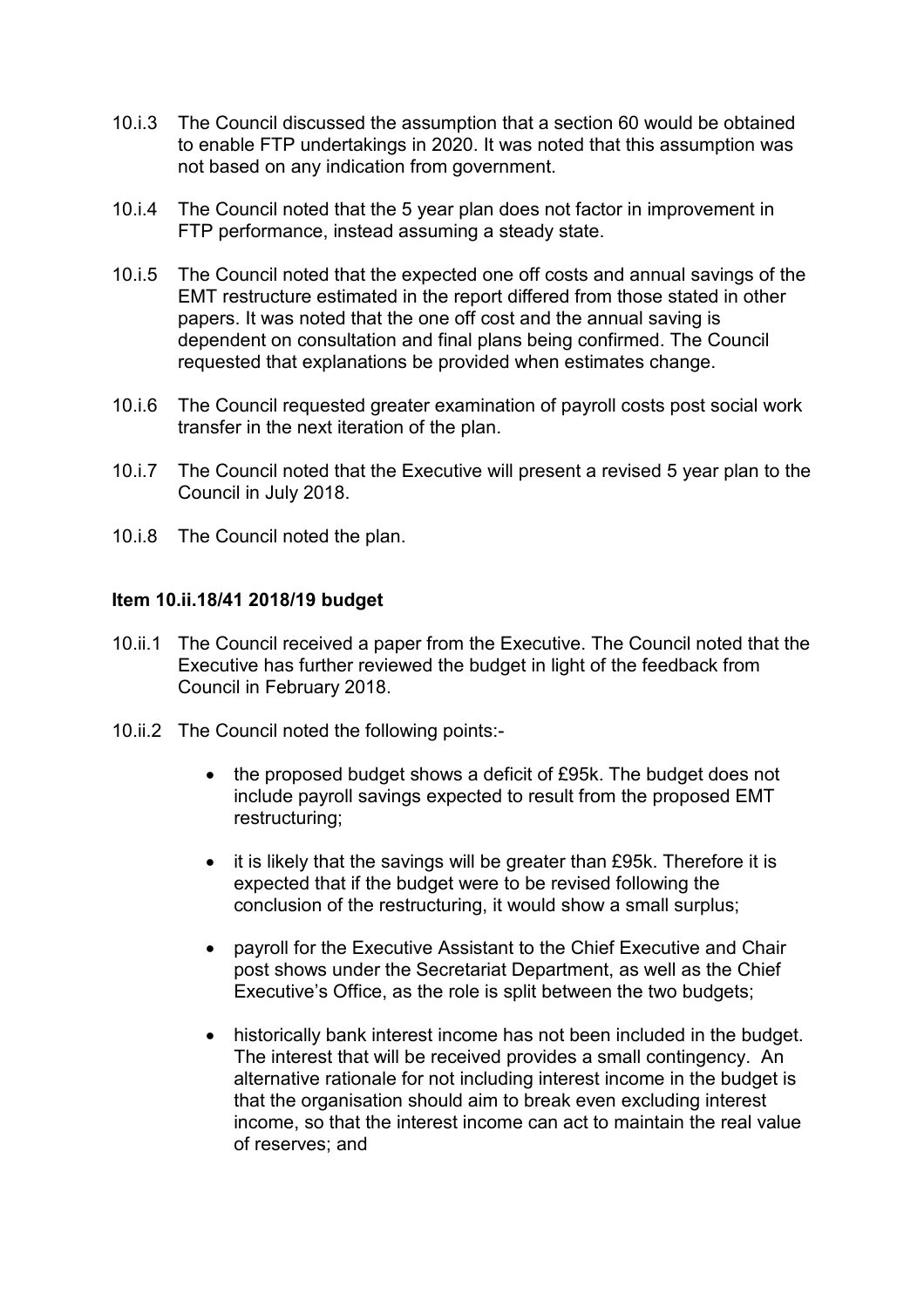- the increase in project manager headcount is for internal HCPC projects rather than the project to transfer social worker regulation.
- 10.ii.2 The Council discussed the expected reduction in Partner fee costs for final hearings. The Council noted that the current focus and increased investment in the initial stages of a case are not expected to result in increased final hearings within the financial year.
- 10.ii.3 The Council queried the payroll cost increase, noting that this should include the 1% increase to pension costs due to the increase in statutory employer contribution. The Executive confirmed that the budget did reflect the increase in employer contributions.
- 10.ii.4 The Council noted that without the cost savings from the EMT restructure, the budget would not provide for a surplus, and Council questioned where savings would be made if the restructuring were not occurring. The Executive noted that extra funds had been allocated for FTP performance improvement, and if those extra funds were excluded the budget would show a surplus without the savings from EMT restructure.
- 10.ii.5 The Director of Finance was asked if the HCPC's finances were sustainable. He advised the Council that the budget was acceptable for the year, but that the 5 year plan showed that the HCPC is not sustainable in the medium to long term. The Executive would review and reduce costs, but it was unlikely that cost reductions alone could replace the lost income from social workers, so a fee increase was likely to be necessary.
- 10.ii.6 The Council approved the budget, noting that revisions would be expected over the coming financial year as the implications of the social work transfer become clearer.

#### **Item 10.iii.18/42 Insurance Disclosures**

- 10.iii.1 The Council received a paper from the Executive.
- 10.iii.2 The Council noted the duty to make a fair presentation of risk. Council members were asked to consider whether they know of any information which may require disclosure to the insurers, and if so, to inform the Director of Finance.
- 10.iii.3 The Council noted the paper.

# **Item 11.i.18/43 Minutes of the Education and Training Committee meeting held on 1 March 2018**

11.i.1 The Council considered the minutes of the Education and Training Committee held on 1 March 2018. An overview of business considered was provided by the Chair of the Education and Training Committee.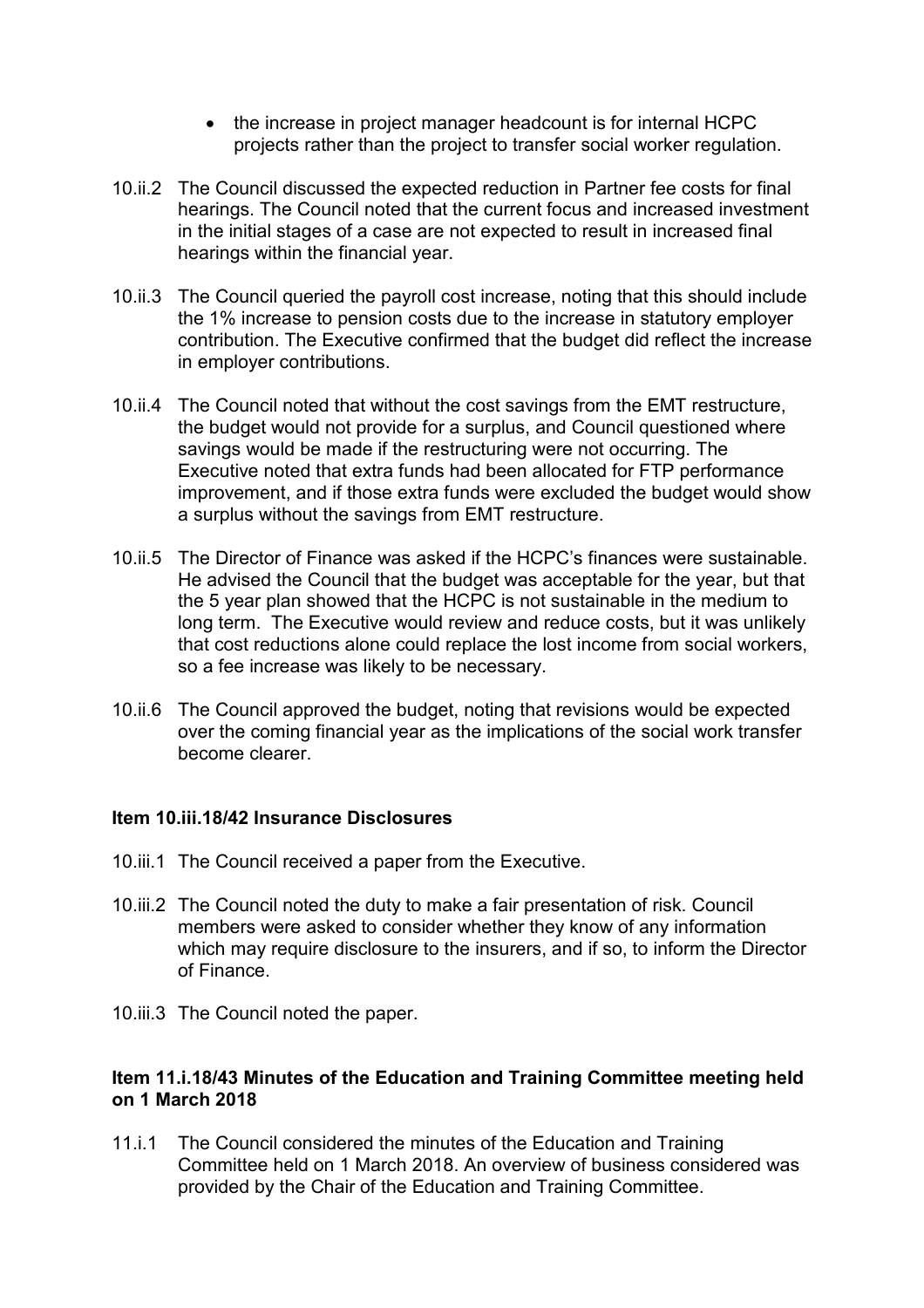## **Item 11.ii.18/44 Threshold level of qualification for entry to the Register for Paramedics**

- 11.ii.1 The Council received a report from the Executive.
- 11.ii.2 The Council noted the following points:-
	- the current threshold for paramedics is equivalent to Certificate of Higher Education;
	- there is evidence that practice has changed over time, with paramedics requiring an increased depth of skills and knowledge which are out of step with the descriptors of qualifications at the current threshold;
	- the HCPC consulted on change to the paramedic SET 1 level between 25 September and 15 December 2017;
	- the consultation received a high response rate with wide consensus amongst stakeholders that the existing threshold does not reflect the needs of contemporary practice and the existing SET 1 is out of step with the level of education and training of the majority of entrants to the profession;
	- The Education and Training Committee considered the consultation response at its meeting of 1 March 2018 and agreed to recommend the Executive's proposed response.
- 11.ii.3 The Council noted that as a result of the consultation the Executive proposes the following-
	- the threshold level for paramedics to change to degree level (level 6/9/10 on the qualification frameworks);
	- from 1 December 2018, HCPC will not accept any new applications for approval of paramedic programmes that are delivered at below degree level; and
	- from 1 September 2021, HCPC will withdraw approval from existing programmes delivered below the new threshold level. They will not be able to take on any new cohorts.
- 11.ii.4 The Council expressed concern at the proposal to allow new programmes to begin the approval journey up until December 2018. It was felt that this would send conflicting messages to stakeholders on the need for change to SET 1 for paramedics.
- 11.ii.5 The Council noted that as the HCPC did not consult on a change to degree level, instead proposing change but leaving the level open, some providers may not be aware of the intention to change to degree level and as such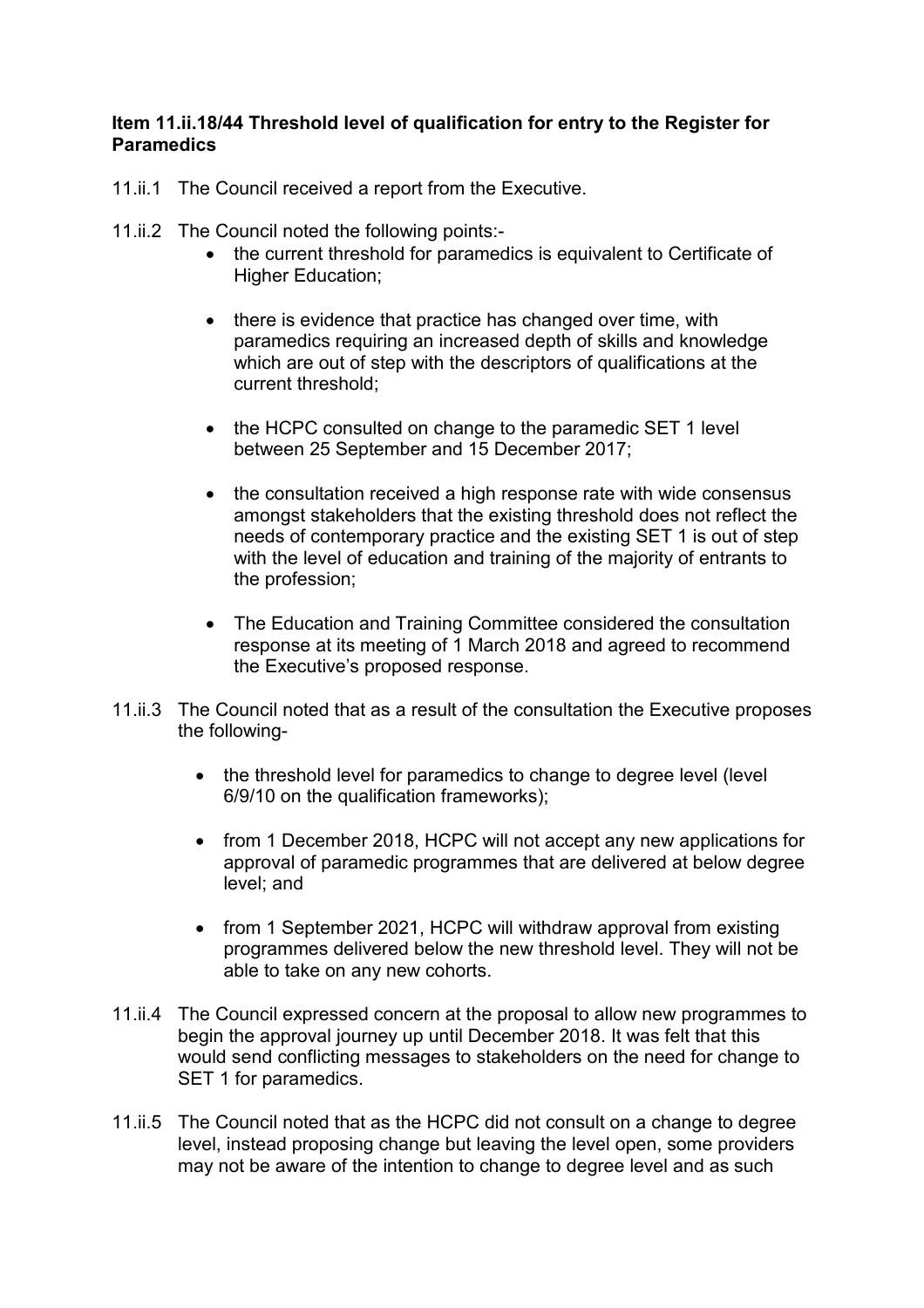may have programmes in development that have not yet engaged with the HCPC for approval.

- 11.ii.6 The Council considered that allowing new programmes to gain approval at a level considered not to be demonstrative of safe and effective practice for that profession to the profession posed a public protection risk and that this should be the Council's primary consideration.
- 11.ii.7 The Council noted that communications messages accompanying the publication of the consultation response have been clear that the recommendation of the Education and Training Committee is subject to Council approval and is not a final decision.
- 11.ii.8 The Council agreed the following:-
	- SET 1 for paramedics to change to degree level (level 6/9/10);
	- from 22 March 2018 the HCPC will not accept any new applications for approval of paramedic programmes that are delivered at below degree level. This does not apply to programmes already within the approval process;
	- from 1 September 2021, the HCPC will withdraw approval from existing programmes delivered below the new threshold level; and
	- the text of the appended consultation responses document (subject to minor editing amendments).

#### **Item 12.i.18/45 Fitness to Practise Case Progression Plan 2018/19**

- 12.i.1 The Council received a report from the Executive.
- 12.i.2 The Council noted that, as part of previous budget discussions, it agreed that an additional budget of £250k should be allocated to FTP improvement activity. The Council asked to receive detailed proposals for the extra funding and the expected benefits of this investment.
- 12.i.3 The Council noted the following points:
	- a mixed approach of targeted interventions is proposed to improve performance against the PSA key length of time measures.
	- the Executive proposes a mix of in house and outsourced case management pilot approaches dependent on the case profile difficulty. These pilots will operate alongside other initiatives set out in the FTP Improvement Plan;
	- it is proposed that a focused outsourced legal provider management approach is trialled for complex and intractable cases;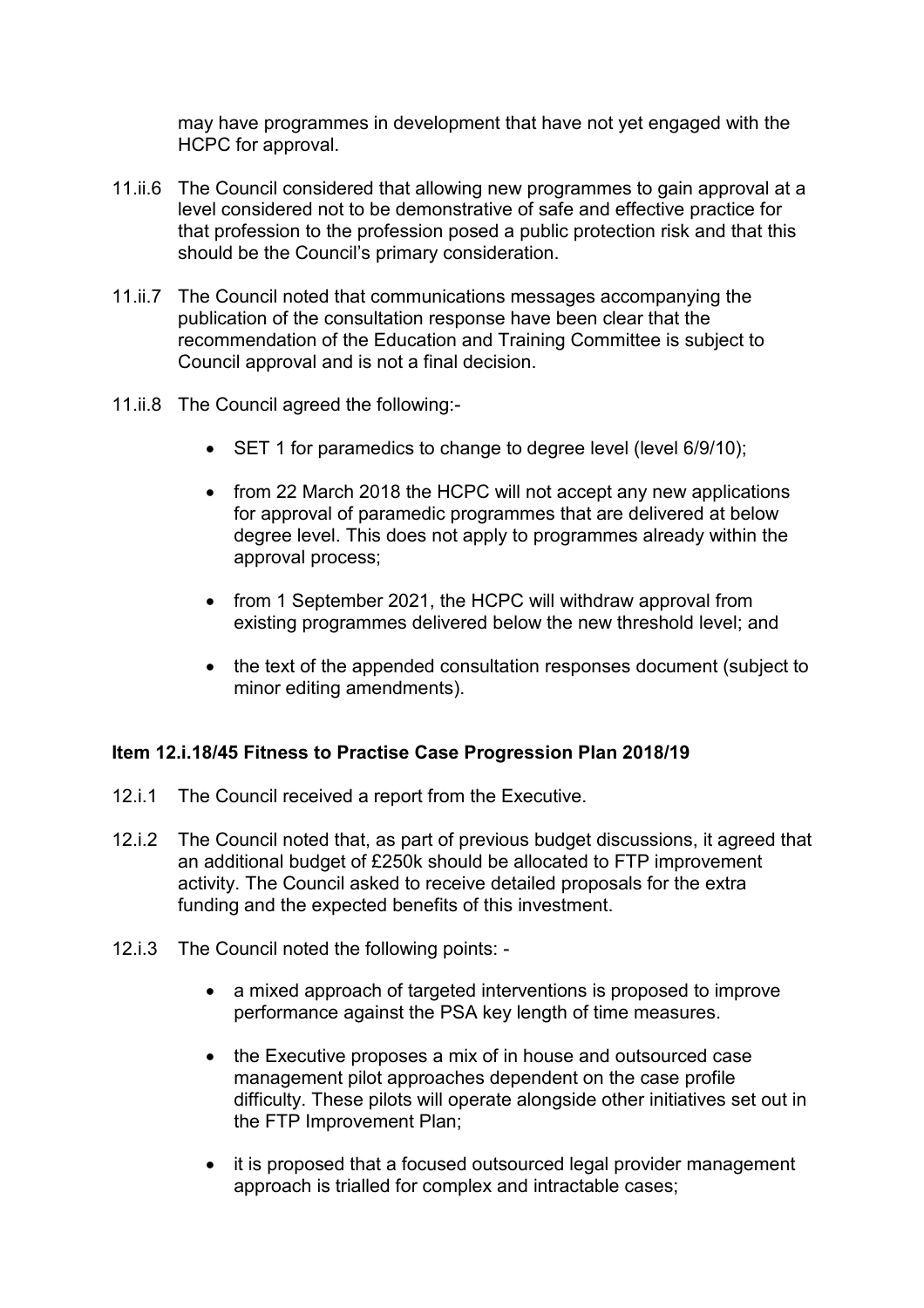- this approach aims to identify and address barriers to progression while assuring the quality of allegations, thereby reducing adjournments at ICP and enabling Case Manager resource to focus on keeping newer cases on track;
- working with one or more suppliers can road test new approaches, which will in turn inform the tender exercise and scope for external legal services. Outsourcing cases with clear deliverables means the supplier manages the risks associated, though the risks will remain HCPC owned;
- an increase in in-house resource is not preferred as Case Manager turnover is currently high and temporary resource is already in place. Increasing temporary Case Managers requires more training and induction and a greater management resource. It also increases overhead costs.
- 12.i.4 The Council agreed that its current priority is meeting the PSA standards. It was agreed that once this threshold is met, the HCPC should come to a view of the optimum case timeframe to then work towards and resource accordingly. The Council agreed to receive a paper in July 2018 on the Executive's previous work on an optimum case progression profile to begin this discussion.
- 12.i.5 The Council welcomed the trial of innovative solutions within FTP. The Council requested that the Executive return to the Council as early as possible should the benefits expected not materialise.
- 12.i.6 The Council noted the report supporting the Executive's proposed approach.

#### **Item 12.ii.18/46 Format of the Fitness to Practise annual report**

- 12.ii.1 The Council received a report from the Executive.
- 12.ii.2 The Council noted that the Health and Social Work Professions Order 2001 requires the HCPC to annually publish a fitness to practise report. As in previous years, a separate, shorter document, Fitness to Practise – key information 2018, will be published alongside the report.
- 12.ii.3 The Council noted the following points:-
	- when last considered by the Council, the Executive were asked to review the content of future reports, in order to include more information on the nature of concerns raised;
	- a review has been undertaken and a proposed structure for future Fitness to Practise Annual Reports is proposed;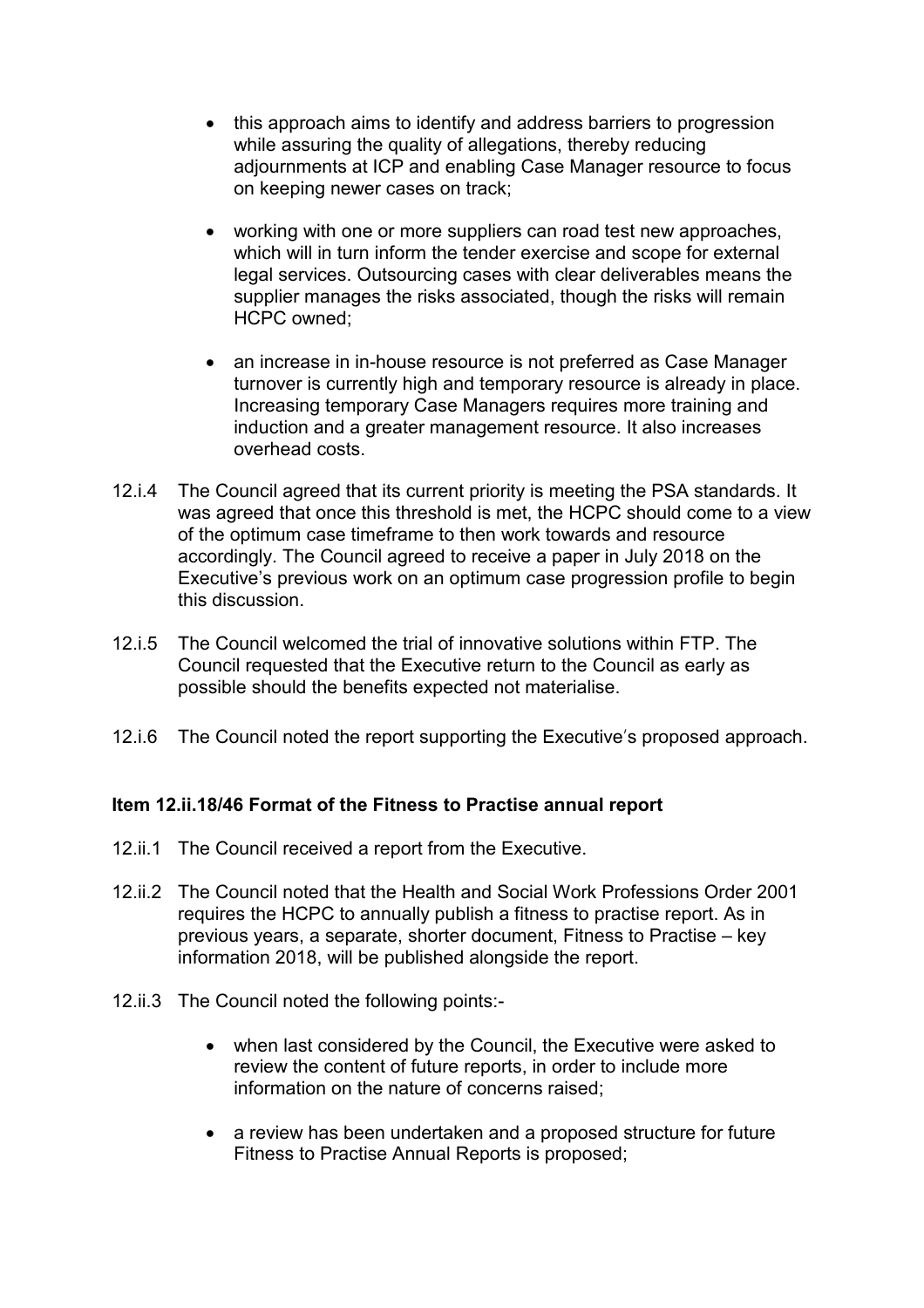- the review was undertaken with input from the Communications Department and research into the reports of other healthcare regulators. The revisions aim to make the report more visually engaging; and
- case studies will be linked to the HCPC standards and will be presented thematically, highlighting the potential learning for registrants.
- 12.ii.4 The Council noted that the issue of categorisation of concerns raised by the Surrey research would be discussed under that item on the agenda.
- 12.ii.3 The Council agreed the proposed structure of the annual report.

#### **Item 13.18/47 Surrey Research Action Plan**

- 13.1 The Council received a report from the Executive.
- 13.2 The Council noted the following points:-
	- the University of Surrey's final research report 'People like us? Understanding complaints about paramedics and social workers' was discussed by the Council at its meeting in September 2017;
	- the research has been positively received since its publication, particularly by the paramedic profession and by stakeholders who have attended HCPC events;
	- a high-level cross-organisation action plan based on the findings and recommendations of the research has been produced;
	- the Corporate Plan includes a number of key deliverables directly related to the research; and
	- one deliverable is to develop a classification system for capturing the characteristics of fitness to practise cases.
- 13.3 The Council agreed that a FTP case characteristic classification system which enables thematic reporting would be of educational benefit to stakeholders, and that this reporting would add value to the FTP annual report.
- 13.4 The Council noted the classification reporting limitations of the current case management system. It was noted that the Policy Team are working with FTP to develop a new case classification system for introduction, that will improve the level of detail when reporting.
- 13.5 The Council noted that retrospectively classifying cases would be resource intensive and may not be an effective use of resource when resource focus is on the FTP improvement plan. The Council noted that the Executive would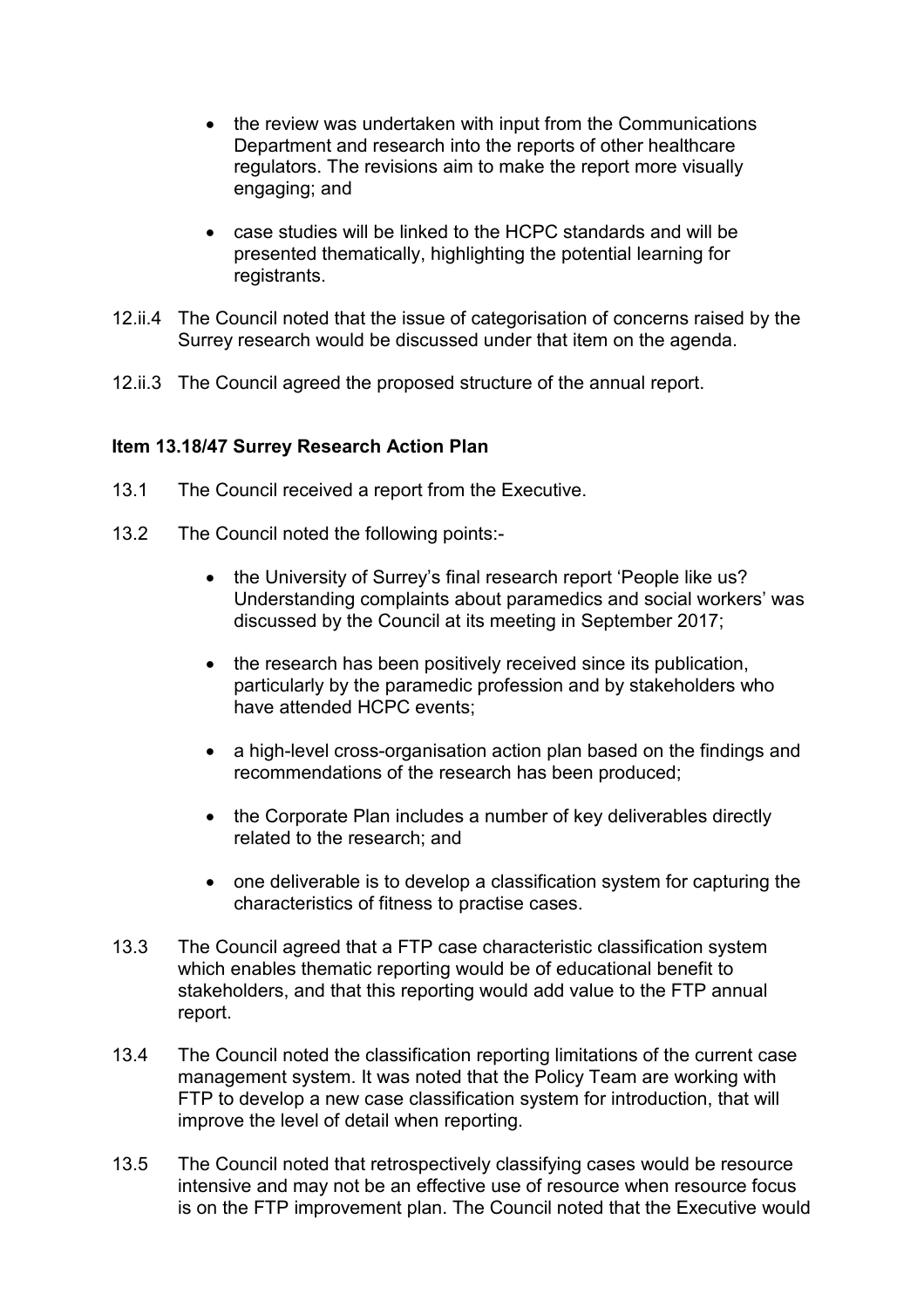explore applying a classification system to the past year's final hearing cases, as this volume would be manageable.

- 13.6 The Council agreed that the HCPC should ensure that learning from the report relevant to the social work profession is shared with Social Work England when established.
- 13.7 The Council agreed that the plan should include the HCPC using its role to facilitate joint working solutions to the issues raised in the report with stakeholders. The Executive agreed to incorporate this into the action plan.
- 13.8 The Council discussed ownership of the action plan. The Executive agreed to allocate an Executive lead for each action
- 13.9 The Council agreed the action plan. The Council agreed to receive an update on action plan progress in September 2018. It was noted that a paper outlining the Executive's intended approach in developing a classification system for capturing the characteristics of fitness to practise cases would be noted by the Council in July 2018.

## **Item 14.18/48 Minutes of the meeting of the Tribunal Advisory Committee held on 19 February 2018**

- 14.1 The Council noted the minutes of the Tribunal Advisory Committee held on 19 February 2018. An overview of business considered was provided by the Secretary to Committee.
- 14.2 The Council discussed reporting lines to Council from the Committee. It was noted that the Chair of the Committee would attend Council in July 2018 to present the Committee's first annual report.

# **Item 15.18/49 Minutes of the meeting of the Audit Committee held on 6 March 2018**

- 15.1 The Council considered the minutes of the Audit Committee held on 6 March 2018. A member of the Audit Committee provided an overview of the business considered.
- 15.2 The Council noted that the Audit Committee had requested that the Council provide a steer as to the value of an internal audit review of organisational culture. The Council agreed that this was not a priority for the coming financial year given other demands on HR resource. It was agreed that this should remain on the Committee's list for possible future review areas and that the Committee could explore what a review should explore.
- 15.3 The Council noted that the Audit Committee had requested that the Council consider its assurance needs for Cyber Security, following the recent internal audit review in this area. It was noted that the review was largely positive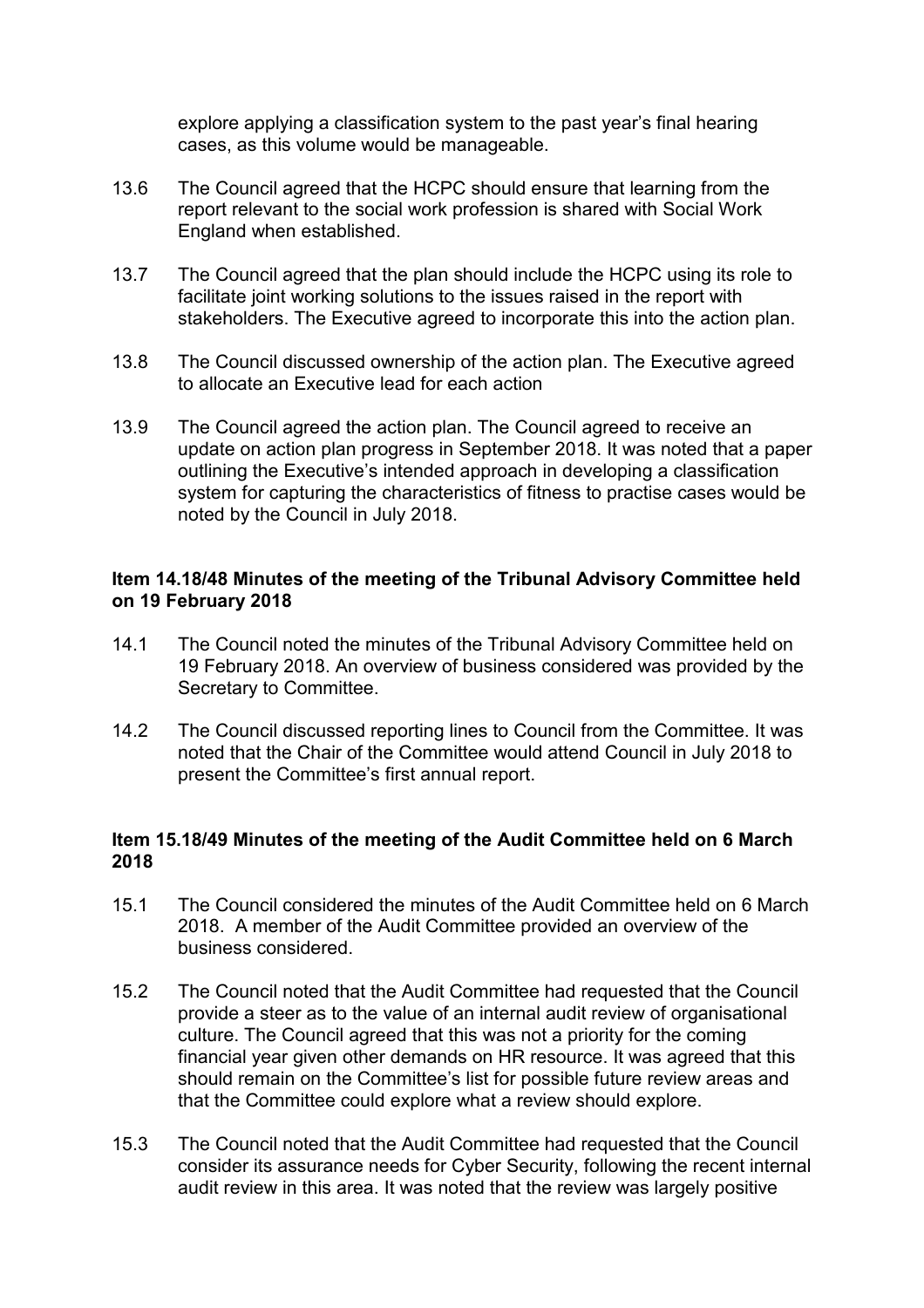about the assurance that could be taken from the HCPC's arrangements. The Council agreed that exception reporting through the performance report would be proportionate to risk.

15.4 It was noted that the need for a designated SIRO would be discussed with the Chief Executive at the next Committee meeting.

# **Item 16.18/50 Minutes of the Remuneration Committee held on 13 March 2018**

16.1 The Council noted the minutes of the Remuneration Committee held on 13 March 2018.

# **Item 17.18/51 Any other business**

17.1 There was no further business.

#### **Item 18.18/52 Future agenda items**

- 19.1 The Council noted that the following items would be considered at its May 2018 meeting:-
	- Annual review of feedback and complaints
	- Annual Information Governance report
	- Consultation on Indicative Sanctions Policy
	- Health Allegations policy statement
	- Equality, Diversity and Inclusion Policy
	- Conflict of Interest and Selection and Appointment Policy
	- Draft Annual Report and Accounts 2017-18 (first review)

#### **Item 19.18/53 Meeting evaluation**

- 19.1 The Council agreed that the duration of meetings and distribution of business on the agenda required thought going forward, as a move to one day meetings had previously been agreed.
- 19.2 The Council thanked the Executive for their valuable participation in the Chief Executive's absence.

#### **Item 20.18/54 Date and time of next meeting:**

Thursday 24 May 2018 at 1pm at Park House, 184 Kennington Park Road, London SE11 4BU.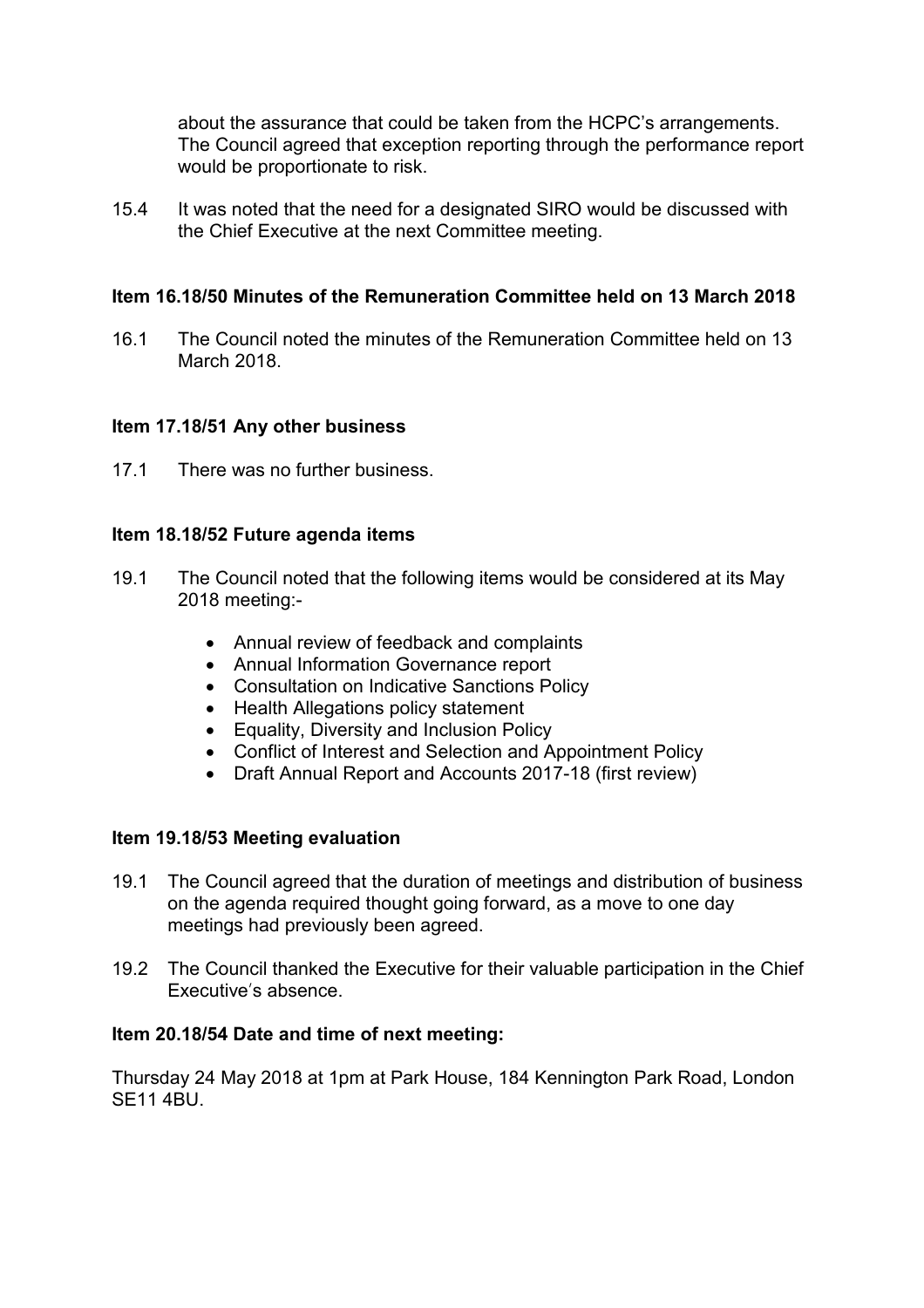# **Item 21.18/55 Resolution**

## **Resolution**

The Council is invited to adopt the following:

'The Council hereby resolves that the remainder of the meeting shall be held in private, because the matters being discussed relate to the following;

- (a) information relating to a registrant, former registrant or application for registration;
- (b) information relating to an employee or office holder, former employee or applicant for any post or office;
- (c) the terms of, or expenditure under, a tender or contract for the purchase or supply of goods or services or the acquisition or disposal of property;
- (d) negotiations or consultation concerning labour relations between the Council and its employees;
- (e) any issue relating to legal proceedings which are being contemplated or instituted by or against the Council;
- (f) action being taken to prevent or detect crime to prosecute offenders; the source of information given to the Council in confidence; or
- (h) any other matter which, in the opinion of the Chair, is confidential or the public disclosure of which would prejudice the effective discharge of the Council's functions.'

| Item    | <b>Reason for Exclusion</b> |
|---------|-----------------------------|
| 22      | b, d                        |
| 23(i)   | С                           |
| 23(ii)  | С                           |
| 23(iii) | C                           |
| 24      | С                           |
| 25(i)   | b, d                        |
| 25(ii)  |                             |
| 26      | b, d                        |

Summary of matters discussed in private session;

- The Council approved the minutes of the private part of the Council meeting held on 7 February 2018.
- The Council noted the minutes of the private part of the Remuneration Committee held on 13 March 2018.
- The Council noted a list of expected procurement activity in the 2018-19 financial year as part of the budget approval process.
- The Council delegated authority to sign a grant agreement with the Department for Education to the Chief Executive.